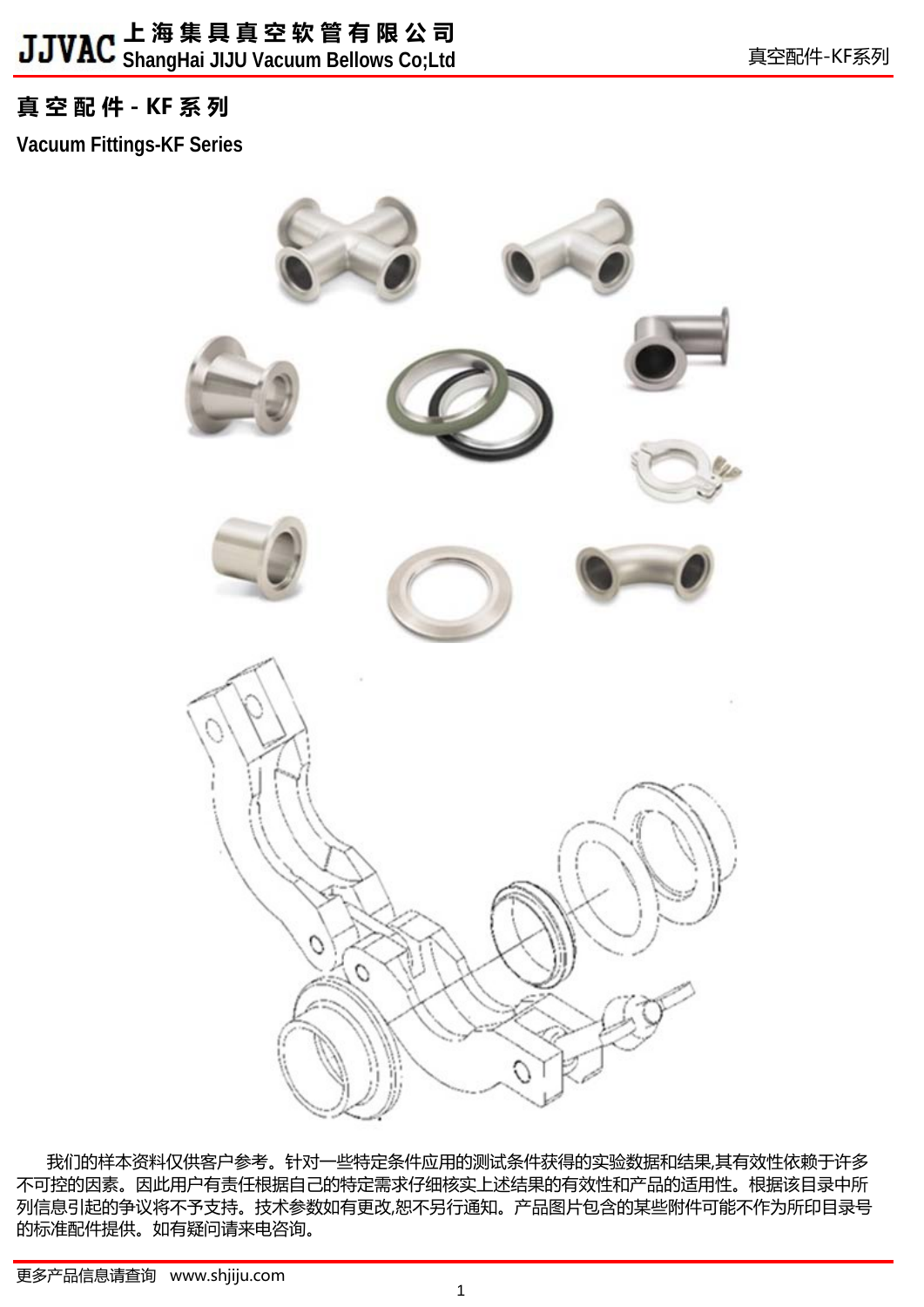**ShangHai JIJU Vacuum Bellows Co;Ltd**

# **KF Clamps**





| <b>EXAMPLE MARKET SUS304 or Aluminium</b> | Unit:mm |       |       |  |
|-------------------------------------------|---------|-------|-------|--|
| Parts No.                                 |         | B     |       |  |
| CLP-10/16                                 | 62.30   | 41.00 | 16.50 |  |
| <b>CLP-25</b>                             | 72.40   | 54.00 | 16.50 |  |
| CLP-40                                    | 64.30   | 69.00 | 16.50 |  |
| <b>CLP-50</b>                             | 65.30   | 90.00 | 21.50 |  |

# **NW Clamp Chain**



### ※Material: SUS304 or Aluminium

CLP-250



| «Material: SUS304 or Aluminium | Unit:mm |        |       |  |
|--------------------------------|---------|--------|-------|--|
| Parts No.                      |         | в      |       |  |
| CLP-80                         | 100.00  | 165.00 | 37.00 |  |
| CLP-100                        | 122.00  | 185.00 | 37.00 |  |
| CLP-160                        | 178.00  | 228.00 | 37.00 |  |
| <b>CLP-200</b>                 | 239.00  | 300.00 | 37.00 |  |

288.00 350.00 37.00

# **KF Clamp Chain**



Unit:mm

| <b>※Material: SUS304 or Aluminium</b> |        |        |              | Unit:mm |
|---------------------------------------|--------|--------|--------------|---------|
| Parts No.                             |        | Ν      | No. of Links |         |
| CLP-10/16(KF)                         | 115.00 | 60.00  |              |         |
| CLP-20/25(KF)                         | 125.00 | 70.00  | w            |         |
| CLP-32/40(KF)                         | 135.00 | 85.00  |              |         |
| <b>CLP-50(KF)</b>                     | 152.00 | 105.00 | 5            |         |
| $CLP-63(KF)$                          | 160.00 | 120.00 |              |         |

# 更多产品信息请查询www.shjiju.com

真空配件-KF系列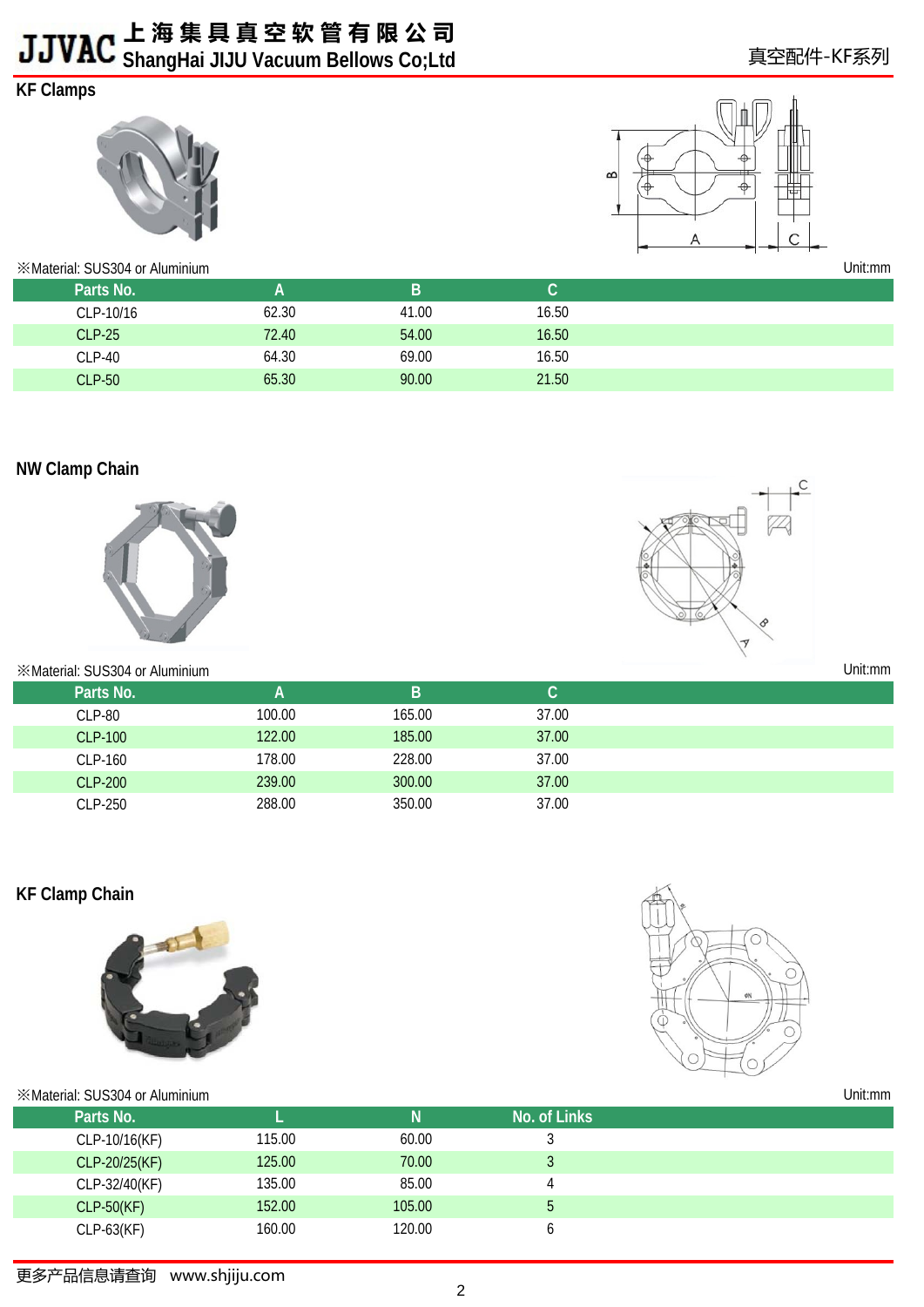**ShangHai JIJU Vacuum Bellows Co;Ltd**

# **KF Centering Ring with O-Ring**





※Material: SUS304 or SUS316L + Viton

| _ |        |              | $\frac{1}{2}$   |
|---|--------|--------------|-----------------|
|   | B      | $\mathsf{A}$ | Parts No.       |
|   | 12.00  | 10.00        | COP-10B         |
|   | 17.00  | 16.00        | COP-16B         |
|   | 26.00  | 25.00        | COP-25B         |
|   | 41.00  | 40.00        | COP-40B         |
|   | 52.00  | 50.00        | COP-50B         |
|   | 82.50  | 80.00        | COP-80B         |
|   | 101.50 | 98.80        | COP-100B        |
|   | 152.60 | 150.00       | <b>COP-160B</b> |

# **KF Centering Ring with Outer Ring**





Unit:mm

Unit:mm

※Material: SUS304 or SUS316L + Viton +SUS304

| Parts No.       | A      | B      | C.   |
|-----------------|--------|--------|------|
| AUT-16J         | 30.00  | 16.00  | 7.00 |
| <b>AUT-25J</b>  | 40.00  | 25.00  | 7.00 |
| AUT-40J         | 55.00  | 40.00  | 7.00 |
| <b>AUT-50J</b>  | 75.00  | 50.00  | 7.00 |
| AUT-63J         | 87.00  | 68.00  | 7.00 |
| AUT-80J         | 114.00 | 80.00  | 7.00 |
| <b>AUT-100J</b> | 134.00 | 98.80  | 7.00 |
| <b>AUT-160J</b> | 190.00 | 150.00 | 7.00 |
|                 |        |        |      |

# **KF Adaptive Centering Ring with O-Ring**





| im SUS304 or SUS316L + Viton | $\cup$ . | Unit:mm |       |  |  |
|------------------------------|----------|---------|-------|--|--|
| Parts No.                    |          | B       |       |  |  |
| COP-10/16-BJ                 | 17.00    | 12.00   | 10.00 |  |  |
| COP-20/25-BJ                 | 26.00    | 22.00   | 20.00 |  |  |
| COP-32/40-BJ                 | 41.00    | 34.00   | 32.00 |  |  |
|                              |          |         |       |  |  |

# 真空配件-KF系列

更多产品信息请查询www.shjiju.com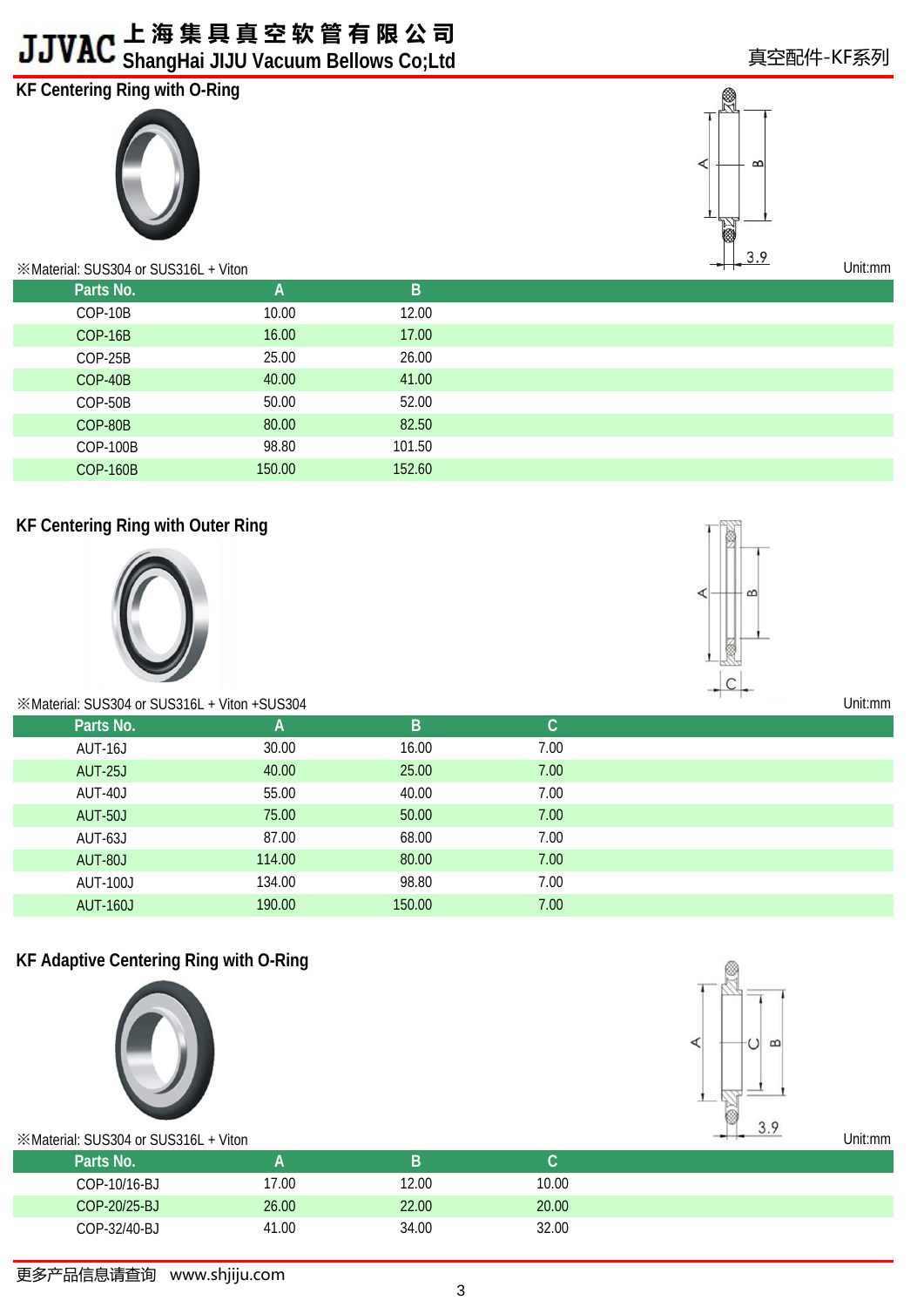# **上 海 集 具 真 空 软 管 有 限 公 司 ShangHai JIJU Vacuum Bellows Co;Ltd**

# **KF Screend Centering Ring with O-Ring**





※Material: SUS304 or SUS316L + Viton

| Unit:mm |  |
|---------|--|
|         |  |

Unit:mm

真空配件-KF系列

| $\cdot$ Material: SUS304 or SUS316L + VIton |       |       | UNICINI |
|---------------------------------------------|-------|-------|---------|
| Parts No.                                   |       | B     |         |
| COP-10-LV                                   | 10.00 | 12.00 |         |
| <b>COP-16-LV</b>                            | 16.00 | 17.00 |         |
| COP-25-LV                                   | 25.00 | 26.00 |         |
| COP-40-LV                                   | 40.00 | 41.00 |         |
| COP-50-LV                                   | 50.00 | 52.00 |         |

# **KF Blank Flanges**



# B

### ※Material: SUS304 or SUS316L

| Parts No.      | A      | B     |
|----------------|--------|-------|
| <b>BFP-10</b>  | 30.00  | 5.10  |
| <b>BFP-25</b>  | 40.00  | 5.10  |
| <b>BFP-40</b>  | 55.00  | 5.10  |
| <b>BFP-50</b>  | 75.00  | 5.10  |
| <b>BFP-63</b>  | 87.00  | 5.10  |
| <b>BFP-80</b>  | 114.00 | 11.00 |
| <b>BFP-100</b> | 134.00 | 11.00 |
| <b>BFP-160</b> | 190.00 | 11.00 |

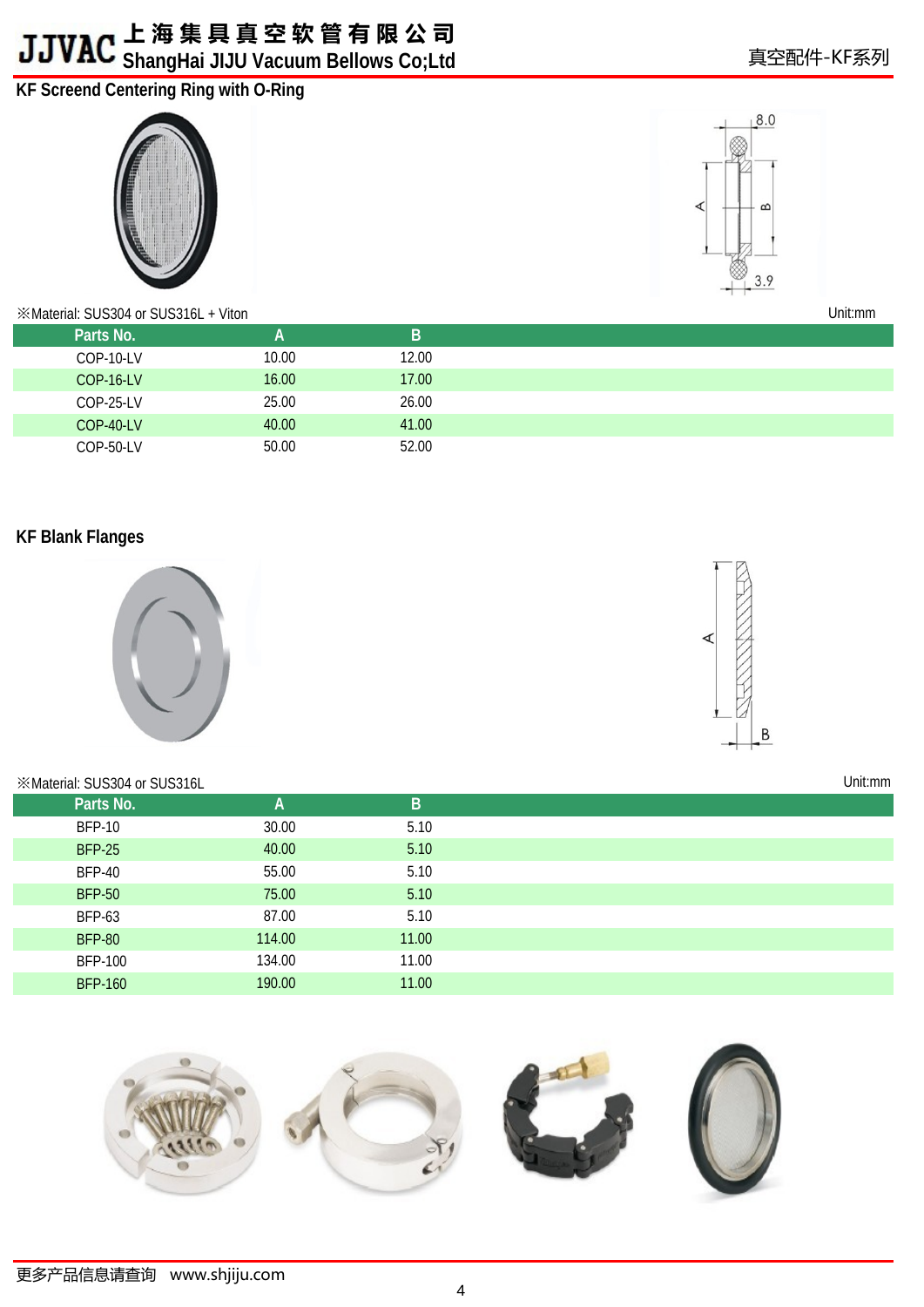**ShangHai JIJU Vacuum Bellows Co;Ltd**

**KF Weld Stub Flanges**



※Material: SUS304 or SUS316L ※Remark: "-CX" 表示承插焊法兰

# **KE Wold Stub Flanges, Short**

|   | 77777         |  |
|---|---------------|--|
| Β |               |  |
|   | $\frac{1}{1}$ |  |
|   |               |  |

| Unit:mm<br>KF Weld Stub Flanges, Short |        |        |        |        |       |  |  |
|----------------------------------------|--------|--------|--------|--------|-------|--|--|
| Parts No.                              | A      | B      | lC.    | D      | Е     |  |  |
| CFP-10S                                | 30.00  | 12.20  | 10.60  | 13.80  | 20.00 |  |  |
| CFP-16S                                | 30.00  | 17.20  | 16.00  | 20.00  | 20.00 |  |  |
| CFP-25S                                | 40.00  | 26.20  | 24.00  | 27.20  | 20.00 |  |  |
| CFP-40S                                | 55.00  | 41.20  | 39.00  | 42.70  | 20.00 |  |  |
| CFP-50S                                | 75.00  | 52.20  | 55.00  | 60.50  | 20.00 |  |  |
| CFP-63S                                | 87.00  | 70.00  | 70.20  | 76.30  | 20.00 |  |  |
| CFP-80S-CX                             | 114.00 | 83.00  | 89.70  | 98.00  | 25.00 |  |  |
| CFP-100S-CX                            | 134.00 | 102.00 | 114.90 | 118.00 | 25.00 |  |  |
| CFP-160S-CX                            | 190.00 | 153.00 | 166.30 | 174.00 | 20.00 |  |  |

# **KF Weld Stub Flanges,Half**

| Unit:mm<br><b>KF Weld Stub Flanges, Half</b> |        |        |        |        |       |  |  |
|----------------------------------------------|--------|--------|--------|--------|-------|--|--|
| Parts No.                                    | A      | B      | C.     | D      | E     |  |  |
| CFP-10H                                      | 30.00  | 12.20  | 10.60  | 13.80  | 30.00 |  |  |
| CFP-16H                                      | 30.00  | 17.20  | 16.00  | 20.00  | 30.00 |  |  |
| CFP-25H                                      | 40.00  | 26.20  | 24.00  | 17.20  | 30.00 |  |  |
| CFP-40H-CX                                   | 55.00  | 41.20  | 39.00  | 42.70  | 30.00 |  |  |
| CFP-50H                                      | 75.00  | 52.20  | 55.00  | 60.50  | 30.00 |  |  |
| CFP-63H                                      | 87.00  | 70.00  | 70.20  | 76.30  | 30.00 |  |  |
| CFP-80H                                      | 114.00 | 83.00  | 89.70  | 98.00  | 30.00 |  |  |
| <b>CFP-100H</b>                              | 134.00 | 102.00 | 110.10 | 114.30 | 30.00 |  |  |
| <b>CFP-160H</b>                              | 190.00 | 153.00 | 159.60 | 165.20 | 30.00 |  |  |

# **KF Weld Stub Flanges,Long**

| <b>KF Weld Stub Flanges, Long</b> |        |        |                      |        | Unit:mm |
|-----------------------------------|--------|--------|----------------------|--------|---------|
| Parts No.                         | А      | B      | $\mathsf{C}^{\cdot}$ | D      | н.      |
| CFP-10L                           | 30.00  | 12.20  | 10.60                | 13.80  | 50.00   |
| CFP-16L                           | 30.00  | 17.20  | 16.00                | 20.00  | 50.00   |
| CFP-25L                           | 40.00  | 26.20  | 24.00                | 17.20  | 50.00   |
| CFP-40L                           | 55.00  | 41.20  | 39.00                | 42.70  | 50.00   |
| CFP-50L                           | 75.00  | 52.20  | 55.00                | 60.50  | 50.00   |
| CFP-63L                           | 87.00  | 70.00  | 70.20                | 76.30  | 50.00   |
| CFP-80L                           | 114.00 | 83.00  | 89.70                | 98.00  | 50.00   |
| <b>CFP-100L</b>                   | 134.00 | 102.00 | 110.10               | 114.30 | 50.00   |

# 更多产品信息请查询www.shjiju.com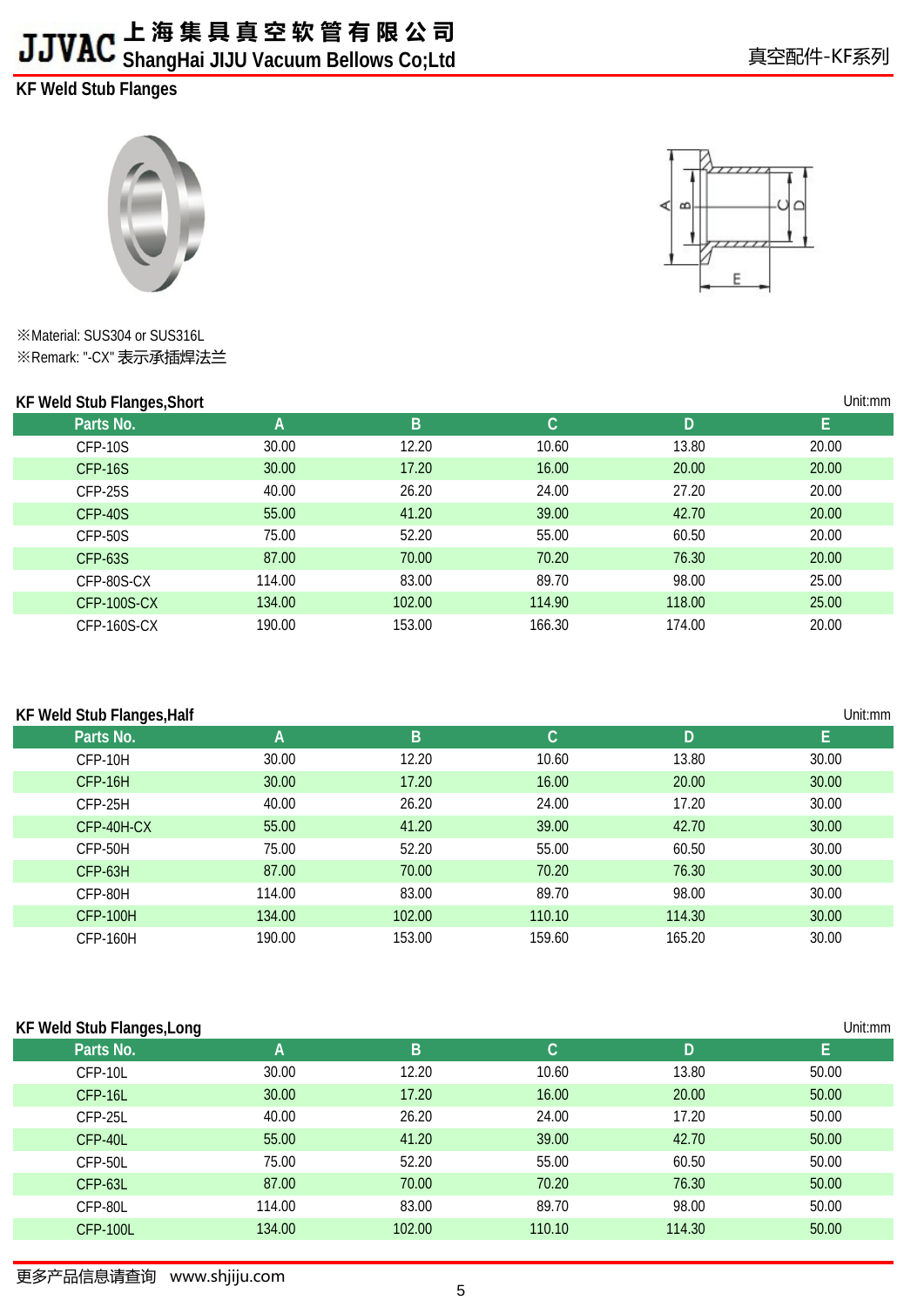# **上 海 集 具 真 空 软 管 有 限 公 司 ShangHai JIJU Vacuum Bellows Co;Ltd**

**KF Straight Reducers** 





### ※Material: SUS304 or SUS316L

| *Material: SUS304 or SUS316L |        | Unit:mm |              |        |       |  |
|------------------------------|--------|---------|--------------|--------|-------|--|
| Parts No.                    | A      | B       | $\mathsf{C}$ | D      | E     |  |
| RP-1625                      | 40.00  | 26.20   | 17.20        | 30.00  | 35.00 |  |
| RP-1640                      | 55.00  | 41.20   | 17.20        | 30.00  | 35.00 |  |
| RP-1650                      | 75.00  | 52.20   | 17.20        | 30.00  | 35.00 |  |
| RP-2540                      | 55.00  | 41.20   | 26.20        | 40.00  | 35.00 |  |
| RP-2550                      | 75.00  | 52.20   | 26.20        | 40.00  | 35.00 |  |
| RP-4050                      | 75.00  | 70.00   | 41.20        | 55.00  | 35.00 |  |
| RP-5080                      | 114.00 | 83.00   | 52.20        | 75.00  | 55.00 |  |
| RP-50100                     | 134.00 | 102.00  | 52.20        | 75.00  | 55.00 |  |
| RP-80100                     | 134.00 | 153.00  | 83.00        | 114.00 | 55.00 |  |
|                              |        |         |              |        |       |  |

# **KF Conical Reducer**



# ⊲∣∞ E

| <b>EXAMPLE SUS304 or SUS316L</b> |       |       |       |       | Unit:mm |
|----------------------------------|-------|-------|-------|-------|---------|
| Parts No.                        | A     | B     |       | D     | L.      |
| RP-1625(FT)                      | 40.00 | 26.20 | 17.20 | 30.00 | 39.90   |
| RP-1640(FT)                      | 55.00 | 41.20 | 17.20 | 30.00 | 39.90   |
| RP-2540(FT)                      | 55.00 | 41.20 | 26.20 | 40.00 | 39.90   |
| RP-1650(FT)                      | 75.00 | 52.20 | 17.20 | 30.00 | 39.90   |
| RP-2550(FT)                      | 75.00 | 52.20 | 26.20 | 40.00 | 39.90   |
| RP-4050(FT)                      | 75.00 | 52.20 | 41.20 | 55.00 | 39.90   |